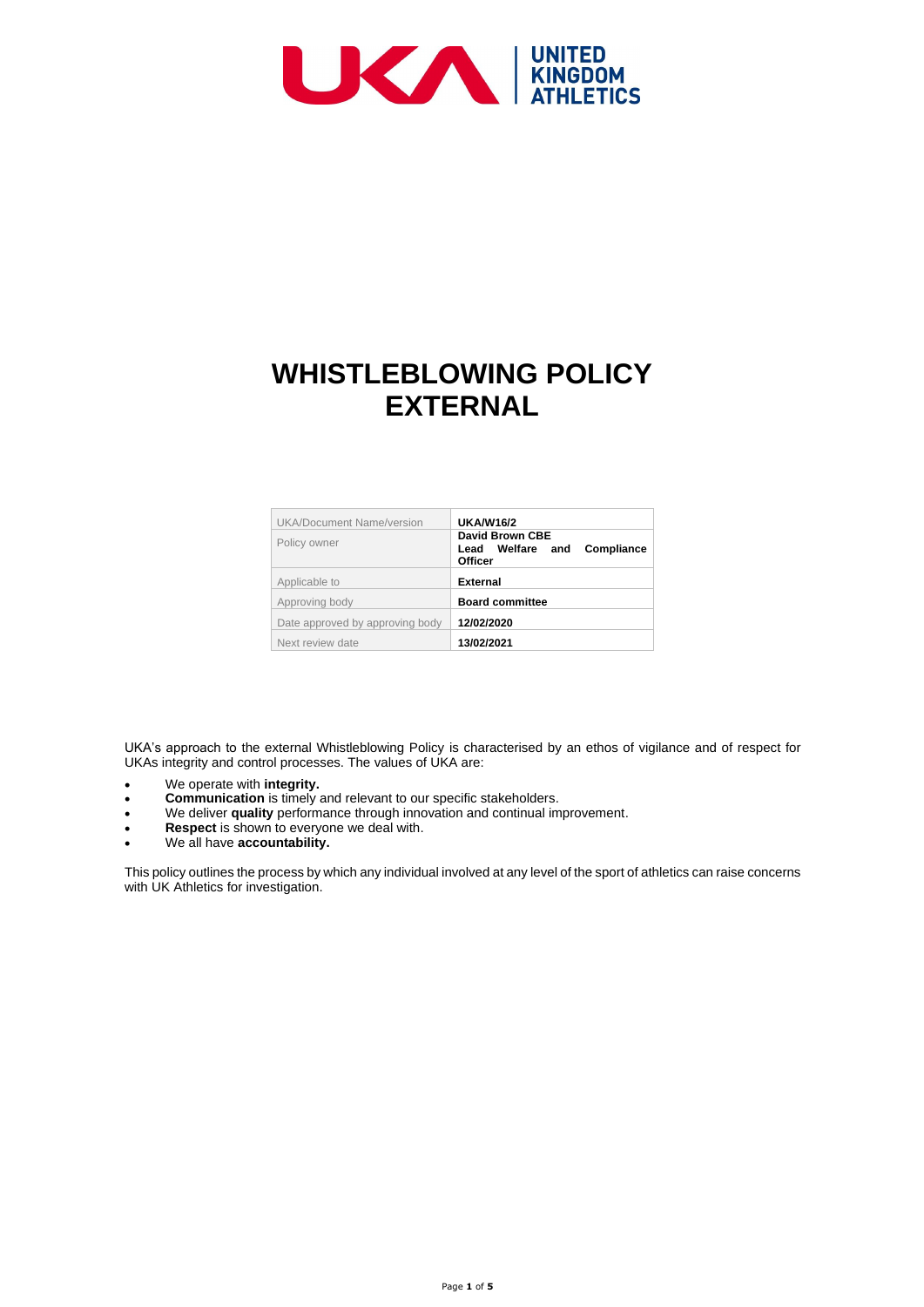### **BACKGROUND INFORMATION**

| Legal requirement                     | $\boxtimes$ | Enter relevant legislation. | Public Interest Disclosure Act 1998 |
|---------------------------------------|-------------|-----------------------------|-------------------------------------|
| Code of Sports Governance requirement | $\boxtimes$ |                             |                                     |
| Self-assessment requirement           | $\boxtimes$ |                             |                                     |
| Best practice                         |             |                             |                                     |
| Other                                 |             | Please state:               | Click or tap here to enter text.    |

# **POLICY REQUIREMENT: Why does the policy exist? (Select one)**

| Document Purpose                       | To inform individuals on policy and how to whistleblow |  |  |
|----------------------------------------|--------------------------------------------------------|--|--|
| <b>Target Audience</b>                 | External                                               |  |  |
| Equality Impact Assessment (EIA) done? | YES <b>X</b>                                           |  |  |
| Name of Lead Officer undertaking EIA   | Ralph Knibbs                                           |  |  |

# **HAVE APPROPRIATE INTERNAL STAKEHOLDERS BEEN CONSULTED? (Select all that apply)**

| Consultees                         | <b>Yes</b>  | <b>No</b> | N/A         |
|------------------------------------|-------------|-----------|-------------|
| <b>Human Resources</b>             | $\boxtimes$ |           |             |
| Health & Safety                    |             |           | $\boxtimes$ |
| Finance                            |             |           | $\boxtimes$ |
| <b>Operations Management Group</b> |             |           | $\boxtimes$ |
| Performance                        |             |           | $\boxtimes$ |
| <b>TV Events</b>                   |             |           | $\boxtimes$ |
| <b>UKA Colleague Action Group</b>  |             |           | $\boxtimes$ |

### **APPROVAL PATHWAY FOR THE POLICY?**

**(Select all that apply e.g. if it is a requirement that a policy is approved by both SLT and then Board both the SLT and Board boxes should be selected).**

| Approving body               | Yes         |                                                                        |
|------------------------------|-------------|------------------------------------------------------------------------|
| Board                        |             |                                                                        |
| Board committee              | $\boxtimes$ | Audit Committee and HR Remuneration Committee<br>Enter committee name: |
| Senior Leadership Team (SLT) | └           |                                                                        |
| Operations Management Team   | ─           |                                                                        |
| Performance                  |             |                                                                        |
| TV events                    |             |                                                                        |

### **DOCUMENT REVISION: CONFIRMATION BY POLICY OWNER**

| I confirm that I have reviewed this document and:                                                    | Select as<br>appropriate: |
|------------------------------------------------------------------------------------------------------|---------------------------|
| a) No changes are required.                                                                          | X                         |
| b) Some minor editorial changes were required. These do not change the<br>substance of the document. |                           |

c) There are material changes that are summarised in the document history  $\Box$ 



Signed:<br>Name:

**Name: David Brown Lead Welfare and Compliance Officer Date: 06/02/2020**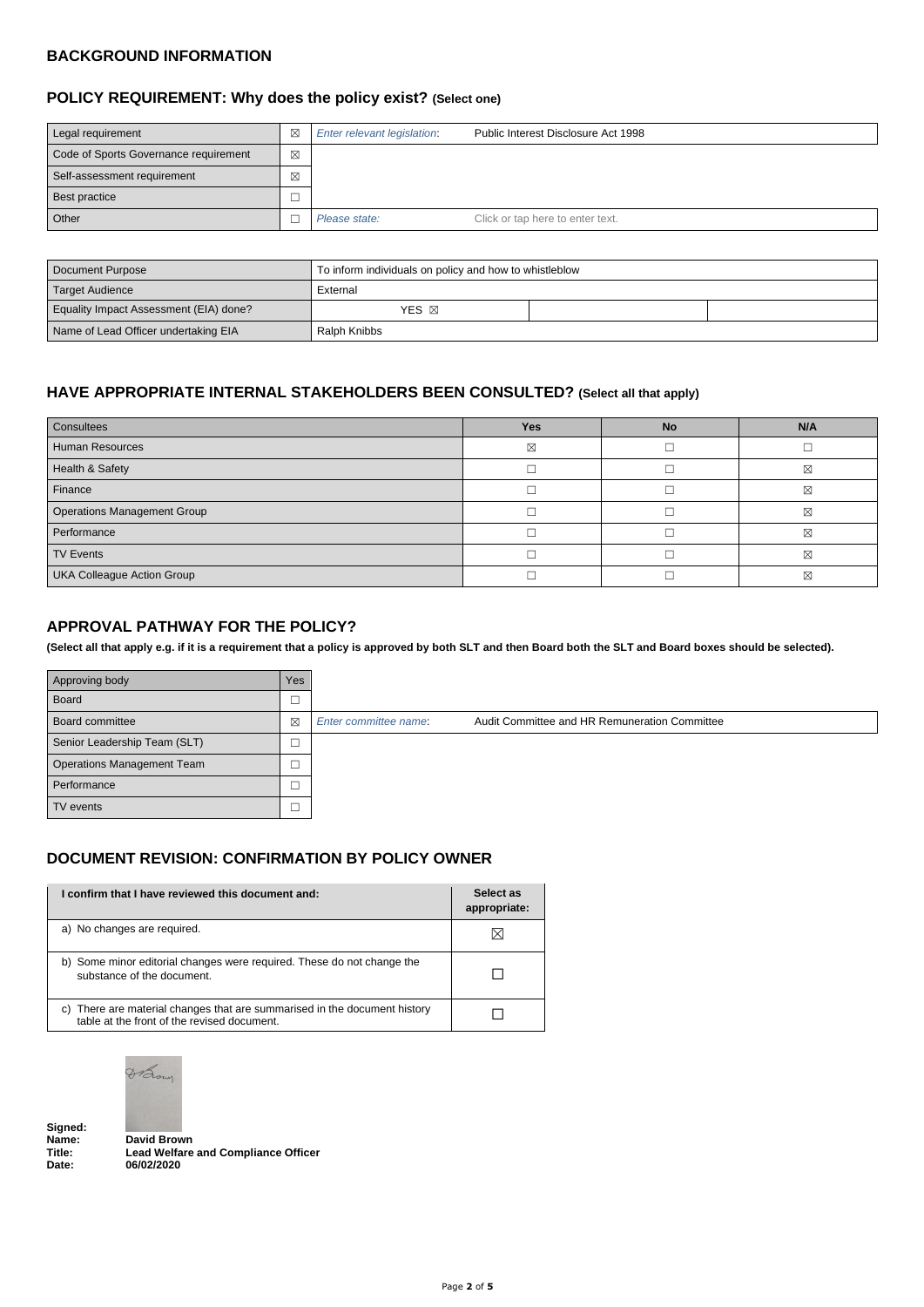### **EQUALITY IMPACT ASSESSMENT**

**Section A**

| Date of screening                          | 06/02/2020                            |
|--------------------------------------------|---------------------------------------|
| Name of person and job title of the person | Ralph Knibbs (Head of HR and Welfare) |
| <b>Screening</b>                           |                                       |
| <b>What is being screened?</b>             | Whistleblowing Policy (External)      |

|                                                                    | <b>Yes</b> | <b>No</b>   | <b>Notes</b>                     |
|--------------------------------------------------------------------|------------|-------------|----------------------------------|
| Is this a decision being taken to the Board?                       | ⊠          |             | Click or tap here to enter text. |
| Is this a document that provides guidance<br>for members of staff? |            | $\boxtimes$ | Click or tap here to enter text. |

**If the answer to any of these is yes, please go to Section B. If the answer is no, you do not require to complete an EQIA.**

# **Section B**

|                                                                                                                                                                                       | Yes          | <b>No</b>   | <b>Notes</b>                     |
|---------------------------------------------------------------------------------------------------------------------------------------------------------------------------------------|--------------|-------------|----------------------------------|
| Does the decision or policy impact<br>disproportionately on gender and does the<br>policy resolve this? (This can include<br>pregnancy/maternity and marriage/civil<br>partnerships?) | $\mathbf{L}$ | $\boxtimes$ | Click or tap here to enter text. |
| Does the decision or policy impact<br>disproportionately on different age groups?                                                                                                     | $\Box$       | $\boxtimes$ | Click or tap here to enter text. |
| Does the decision or policy impact<br>disproportionately on people from different<br>ethnic groups?                                                                                   | $\Box$       | $\boxtimes$ | Click or tap here to enter text. |
| Does the decision or policy impact<br>disproportionately on disabled people?                                                                                                          | П            | $\boxtimes$ | Click or tap here to enter text. |
| Does the decision or policy impact<br>disproportionately on people from different<br>religions, faiths or beliefs?                                                                    | $\Box$       | $\boxtimes$ | Click or tap here to enter text. |
| Does the decision or policy impact<br>disproportionately on people from different<br>sexual orientations?                                                                             | $\Box$       | $\boxtimes$ | Click or tap here to enter text. |
| Does the decision or policy impact<br>disproportionately on transgendered<br>people?                                                                                                  | Г            | $\boxtimes$ | Click or tap here to enter text. |
| Does this decision or policy potentially<br>affect the health and safety of members of<br>staff or other parties?                                                                     | $\Box$       | $\boxtimes$ | Click or tap here to enter text. |
| Any other changes to the policy required?                                                                                                                                             |              | $\boxtimes$ | Click or tap here to enter text. |



**Signed: Name:** Ralph Knibbs **Date:** 06/02/2020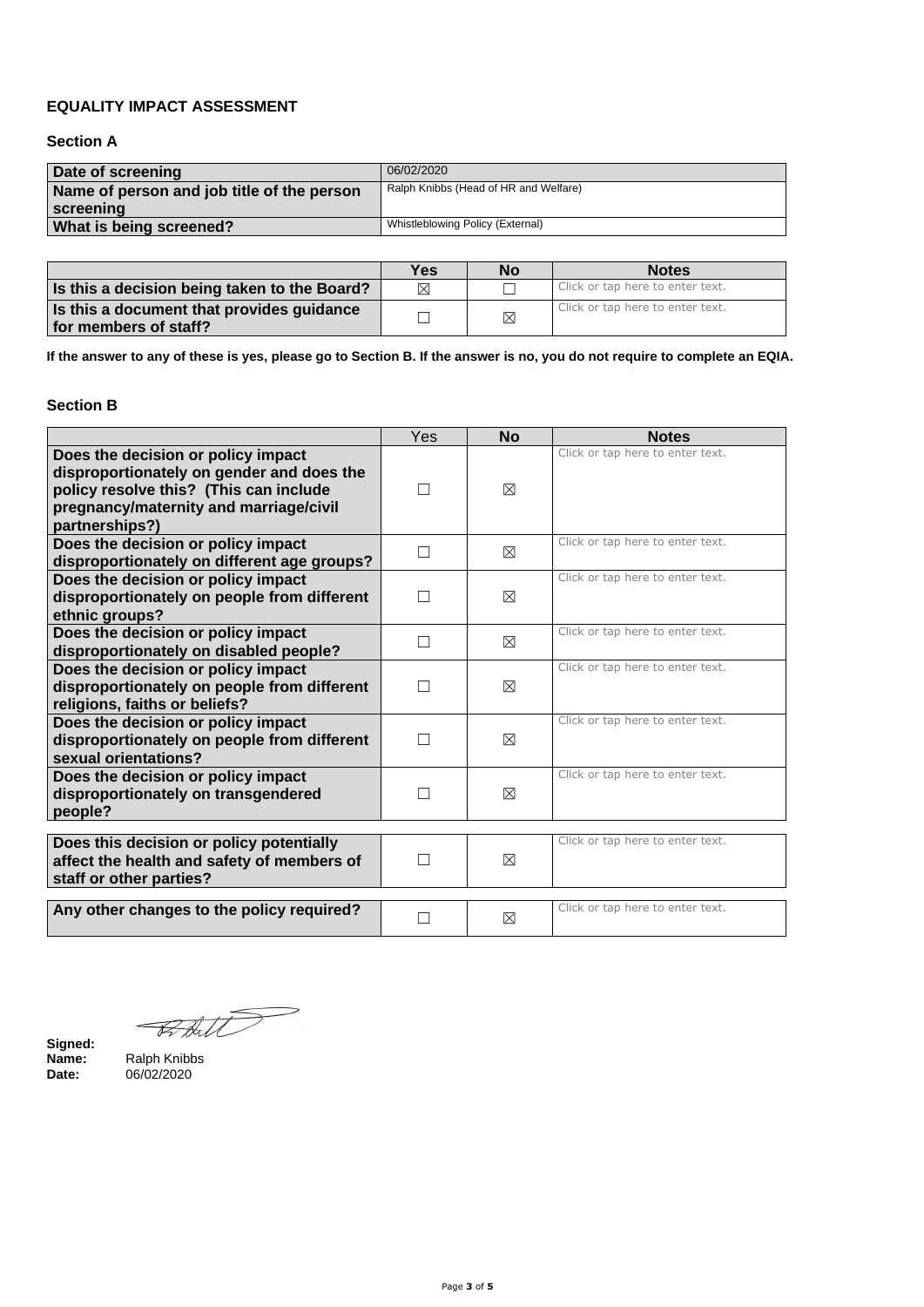# **DOCUMENT HISTORY**

| <b>Revision Number</b>              | <b>Date</b>                      | <b>Amendments</b>                 |
|-------------------------------------|----------------------------------|-----------------------------------|
| Original                            | 01/02/2017                       | First version of document created |
| Version 1                           | 01/02/2018                       | Reviewed                          |
| Version 2                           | 01/12/2018                       | Reviewed, no changes made         |
| Version 2                           | 06/02/2020                       | Reviewed, no changes made         |
| Click or tap here<br>to enter text. | Click or tap to<br>enter a date. | Click or tap here to enter text.  |
| Click or tap here<br>to enter text. | Click or tap to<br>enter a date. | Click or tap here to enter text.  |
| Click or tap here<br>to enter text. | Click or tap to<br>enter a date. | Click or tap here to enter text.  |
| Click or tap here<br>to enter text. | Click or tap to<br>enter a date. | Click or tap here to enter text.  |

|                | <b>CONTENTS</b>                                 | <b>PAGE</b><br><b>NUMBER</b> |
|----------------|-------------------------------------------------|------------------------------|
|                |                                                 |                              |
| 1              | <b>Scope</b>                                    | 5                            |
|                |                                                 |                              |
| $\overline{2}$ | <b>Application to England Athletics</b>         | 5                            |
|                |                                                 |                              |
| 3              | <b>Definitions</b>                              | 5                            |
|                |                                                 |                              |
| Δ              | <b>Process</b>                                  | 5                            |
|                |                                                 |                              |
| 5              | <b>Additional Assistance/External Processes</b> | 5                            |
|                |                                                 |                              |